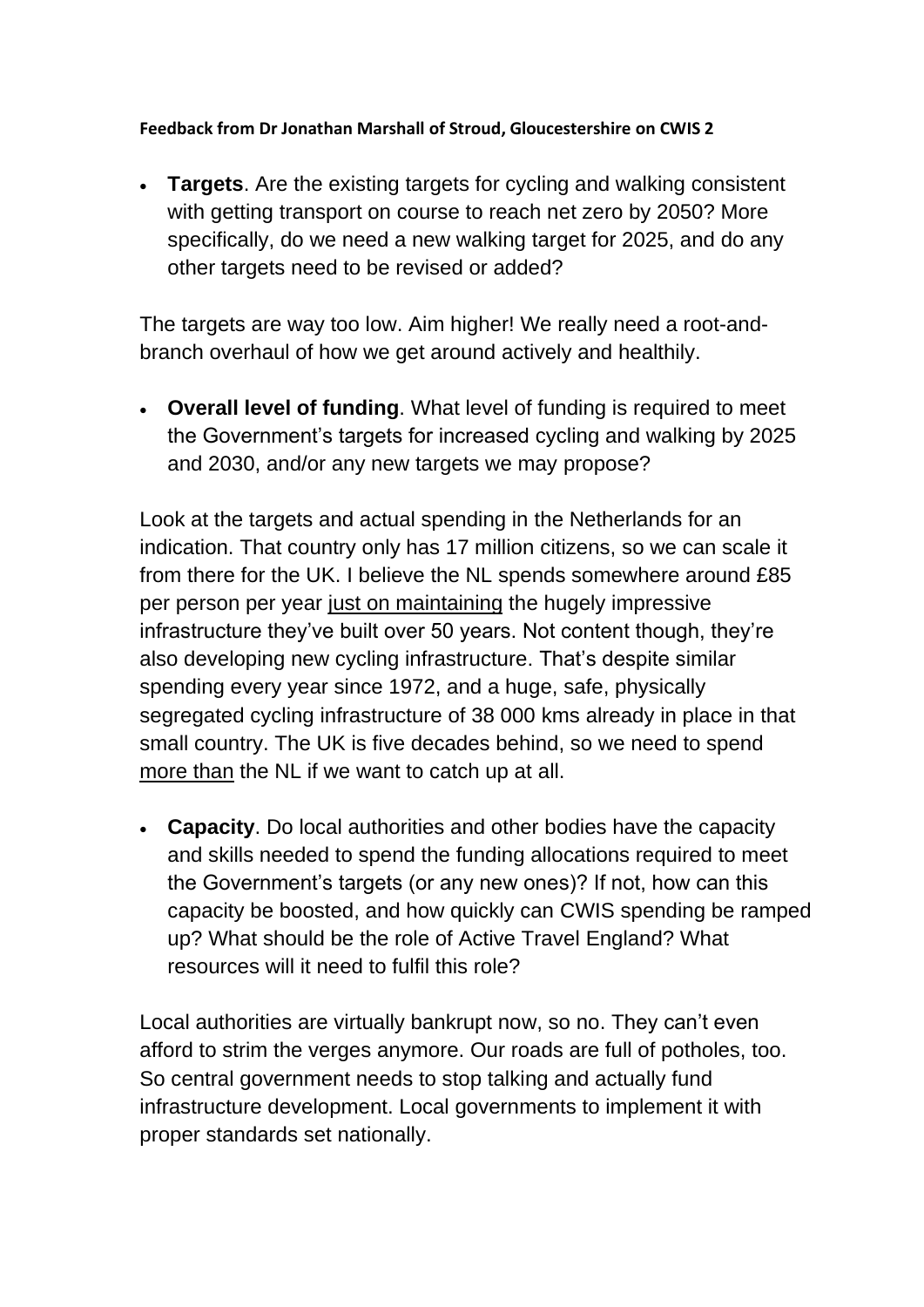• **Breakdown of funding**. What should CWIS 2 funding be spent on – i.e. what programmes or initiatives should be funded? How much capital and how much revenue? How much of this capital and revenue should go to transport/highway authorities, to Active Travel England, to the voluntary sector, to Highways England and HS2 Ltd, etc, and how much should be spent by government directly? How can government maximise the opportunities for its funding allocations to leverage in additional funding from other sources?

Local authorities should be given the bulk of the funding, with limits on time in which to use it on WORTHWHILE infrastructure, with proper standards met. No vague painted lines 70cm from a gutter, with broken glass and potholes, for example. Painted lanes just encourage drivers to close-pass people on bikes, as the drivers feel they are not encroaching into the bike lane, but of course, door mirrors and elbows don't know about paint on roads. Connected-up and segregated infrastructure. Reduce space for driving, and remove permeability across areas, by installing bollards. All urban speed limits to 20 mph. The Netherlands has done all this decades ago, with an 18 mph speed limit (30 kmh).

• **Public and political acceptability**. The extensive and widely reported opposition to schemes such as low-traffic neighbourhoods emphasises that interventions promoting walking and cycling are often controversial. How can consensus be built both nationally and locally to support the action required?

This is a culture-specific thing. There seems to be a bigger antipathy to active travel in the 'Anglo-Saxon' countries (UK, US, Australia, etc.). Perhaps because of the emphasis on 'getting on' in life and showing our wealth by driving large cars (even if most are on PCP!). For a start, we really do need to stop using the term 'cyclists' immediately. We all have cars, feet, bikes, etc. so there are no 'tribes' created by transport choices on a particular day. Car-ists, bike-ists, foot-ists, van-ists? Really? Then also make it totally unacceptable to write the sort of hate speech that e.g. Toby Young of the Telegraph writes about so-called cyclists, to incite more tribalism and division, in order to drum up sales of the newspaper. Words have consequences. To see how shocking it really is, I recently replaced the word 'cyclists' in his article with 'black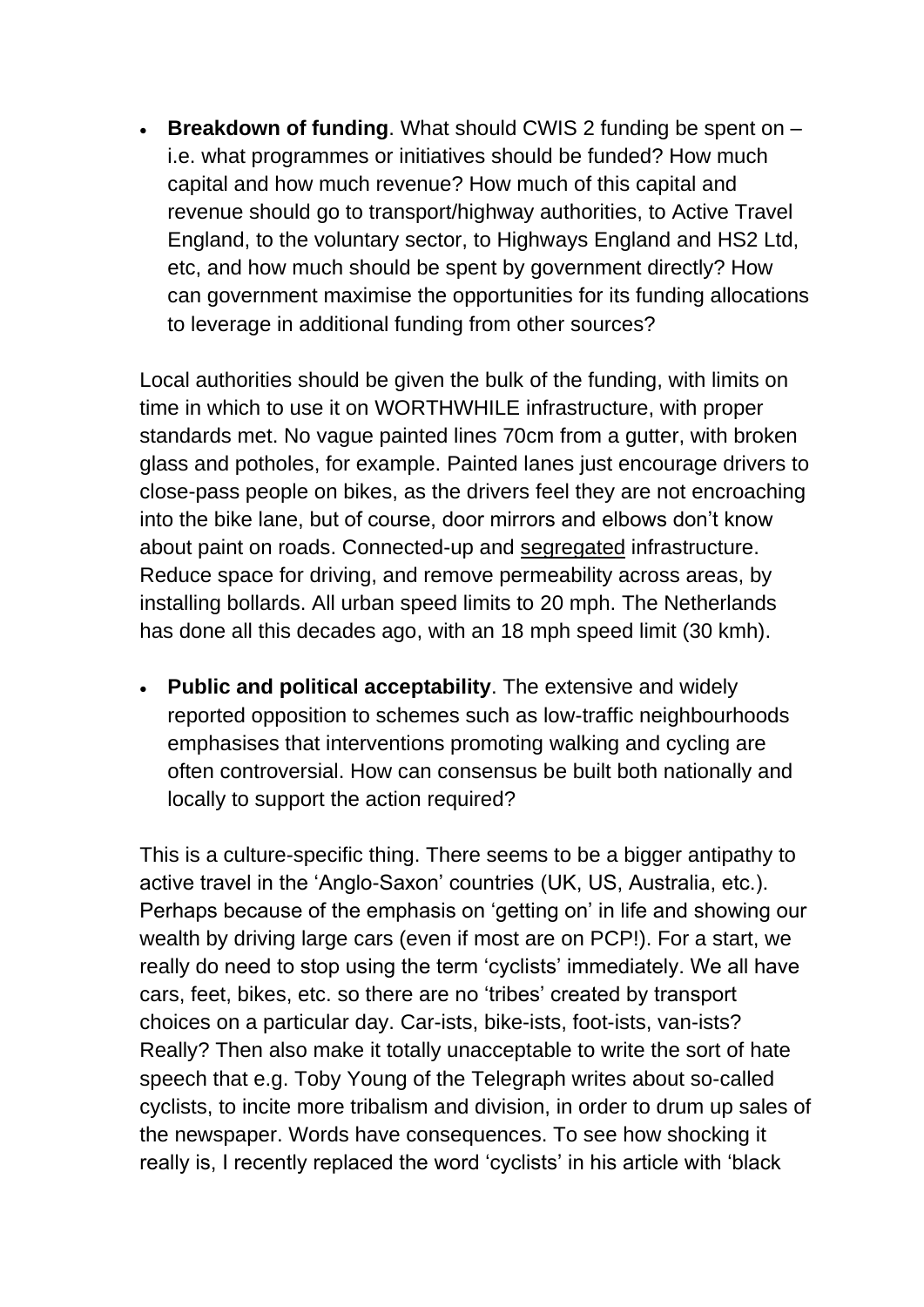people' and re-read it. That article would have then landed him in deep trouble for racial hate-speech, so why is it acceptable for any other minority 'group'. I've seen people choosing to ride a bike on a certain day instead of their car referred to as 'cockroaches' and 'vermin'. Make it as unacceptable and illegal as hate-speech against other minority groups. Apply this to social media too, as is the case with other types of hate speech already.

• **Behaviour change**. The pandemic has shown how flexible people's travel behaviour is in certain circumstances. What combination of schemes and policies will provide the basis for a substantial and lasting shift towards active travel?

If we look to the Netherlands as an example of how to do this, we can see that they have made it 1) safe, 2) easy and 3) attractive to walk and cycle for all short(ish) trips. Starting in 1972, they made semi-permeable barriers between different zones and suburbs of all towns and cities. Basically, these are bollards that allow walking and cycling unhindered access to all routes, but make driving less attractive, by having to drive around the long way. The resulting peaceful and safe streets are a joy to use, as I discovered on my holiday in the city of Utrecht (see photo below). That in turn opens up the floodgates of walking and cycling use, because people can see the immediate attraction of it. For physical and mental health, the benefits are enormous. We could save the NHS billions per year with the reduction in all manner of health problems caused by inactivity brought about by active travel. Read Peter Walker's new book 'The Miracle Pill' (it's not a pill actually, but more active lives, which would be the most miraculous 'pill' we could ever prescribe).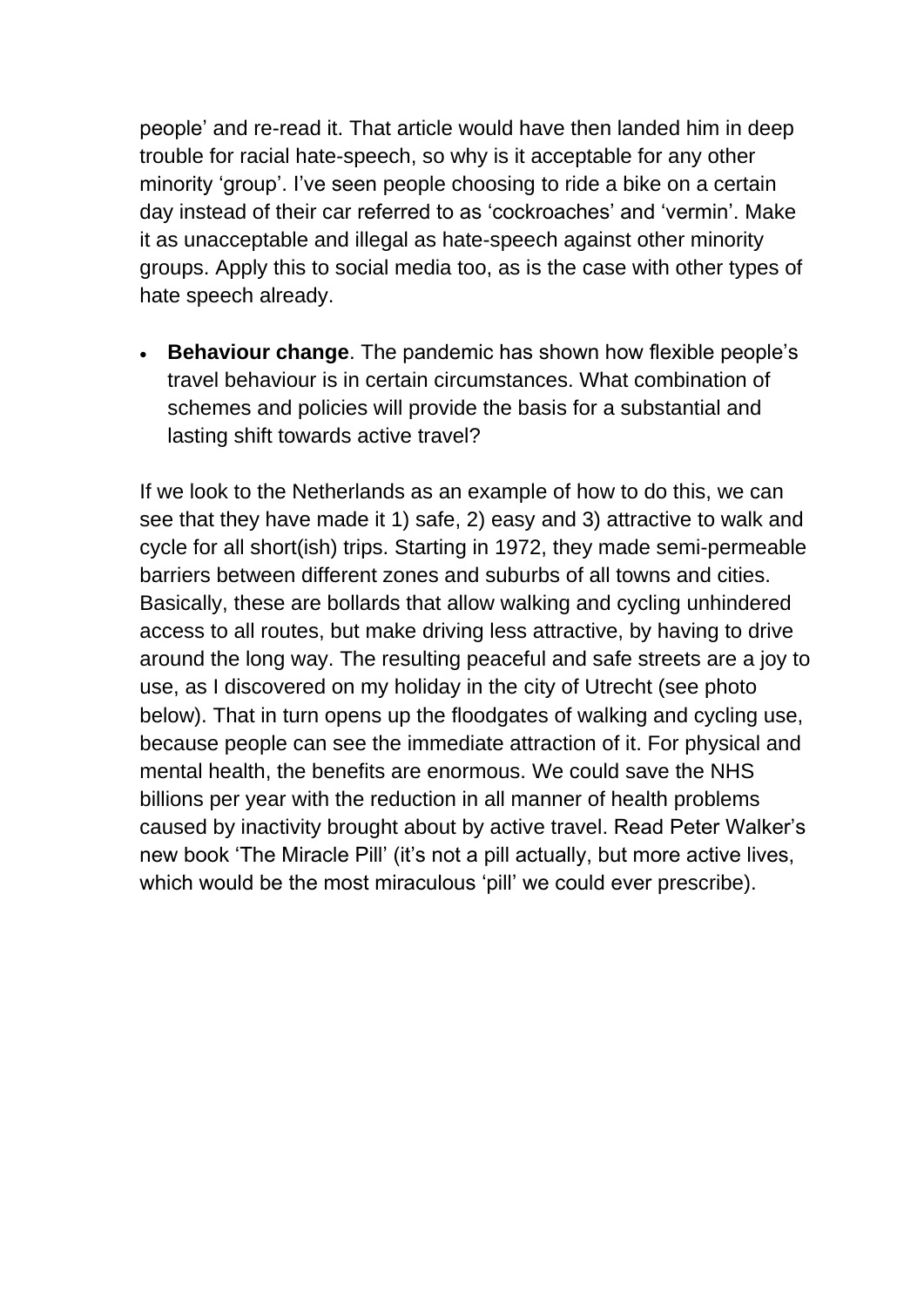

• **Wider policy support**. What else do DfT and other government departments need to be doing in order to maximise the impact of CWIS 2?

Acting on it. The time for talking about it has passed! See John Cleese in 'Life of Brian'. The scene where he calls for a new motion, that there be action. Seriously though, if we get walking and cycling levels up to decent levels, we'll need decent parking for bikes. Hundreds of thousands of parking spaces for bikes. You can see examples in the photos above and below how many bikes can fit into a relatively small area, compared to cars.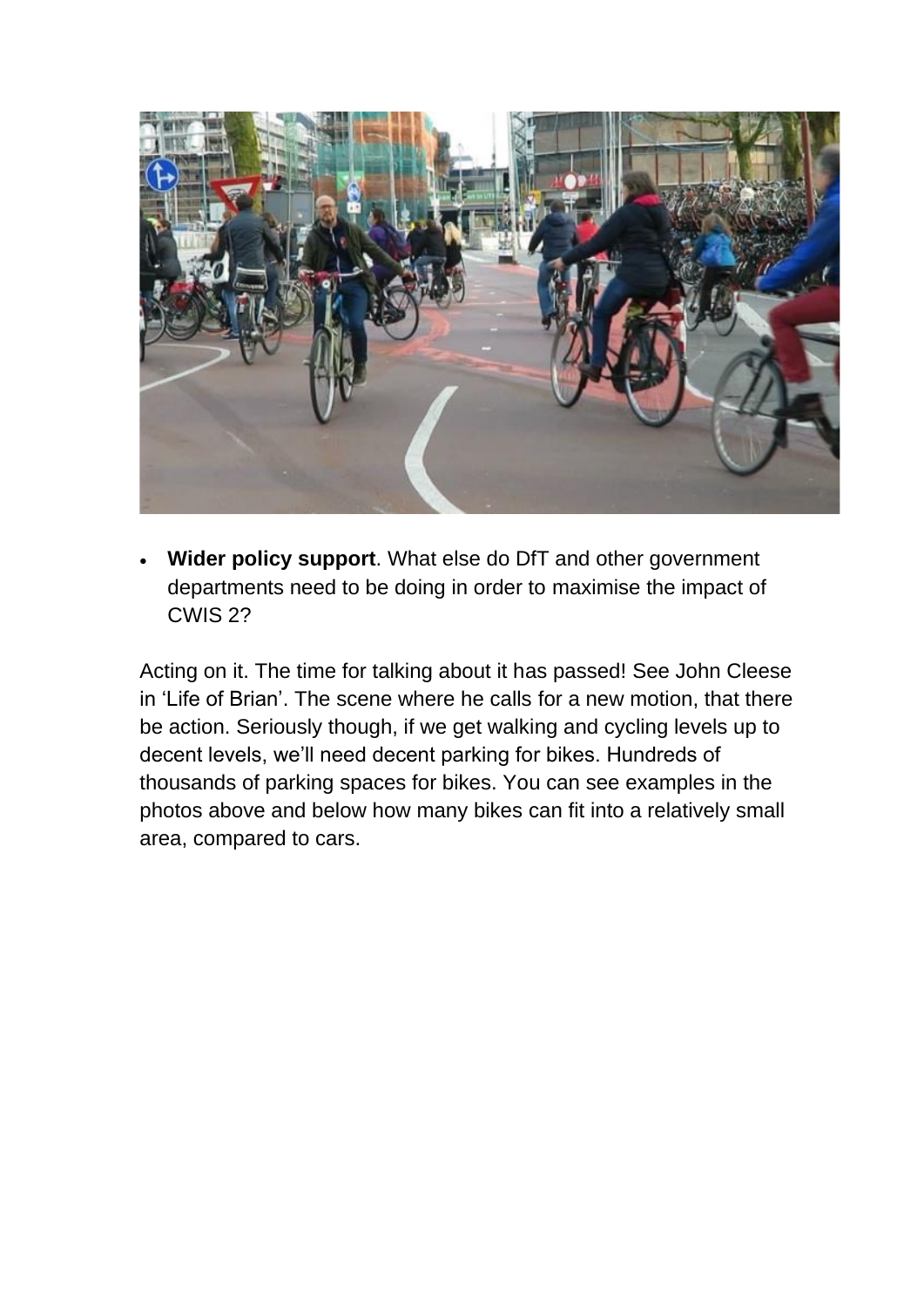

• **Walking as much as cycling**. The differences between the two modes are significant and cycling has been shown easier to "cater to" than walking. How can CWIS 2 exploit the shared characteristics of walking and cycling whilst at the same time ensuring that both modes receive appropriate attention and emphasis?

From a pure infrastructure point of view, walking is VERY well served already. The UK has a two-tier system of road infrastructure: one for walking on, the other for driving on. The NL has a three-tier system, with segregated parts for all three modes. So for the UK to promote walking, we need to look at things other than infrastructure improvements. Pedestrianisation of town and city centres will help. If we make driving the least attractive option, by not subsidising it massively via general taxation (which it is now), by making things easier to walk or cycle than to drive, we will get progress. Improved public transport links to town centres, with passengers then completing their journeys on foot. Remove all motor vehicle permeability and make parking very pricey. Driving needs to become an embarrassment, like smoking in public places. In fact, it IS smoking in public places, just with (mostly) invisible fumes that kill 40 000 people a year in the UK alone.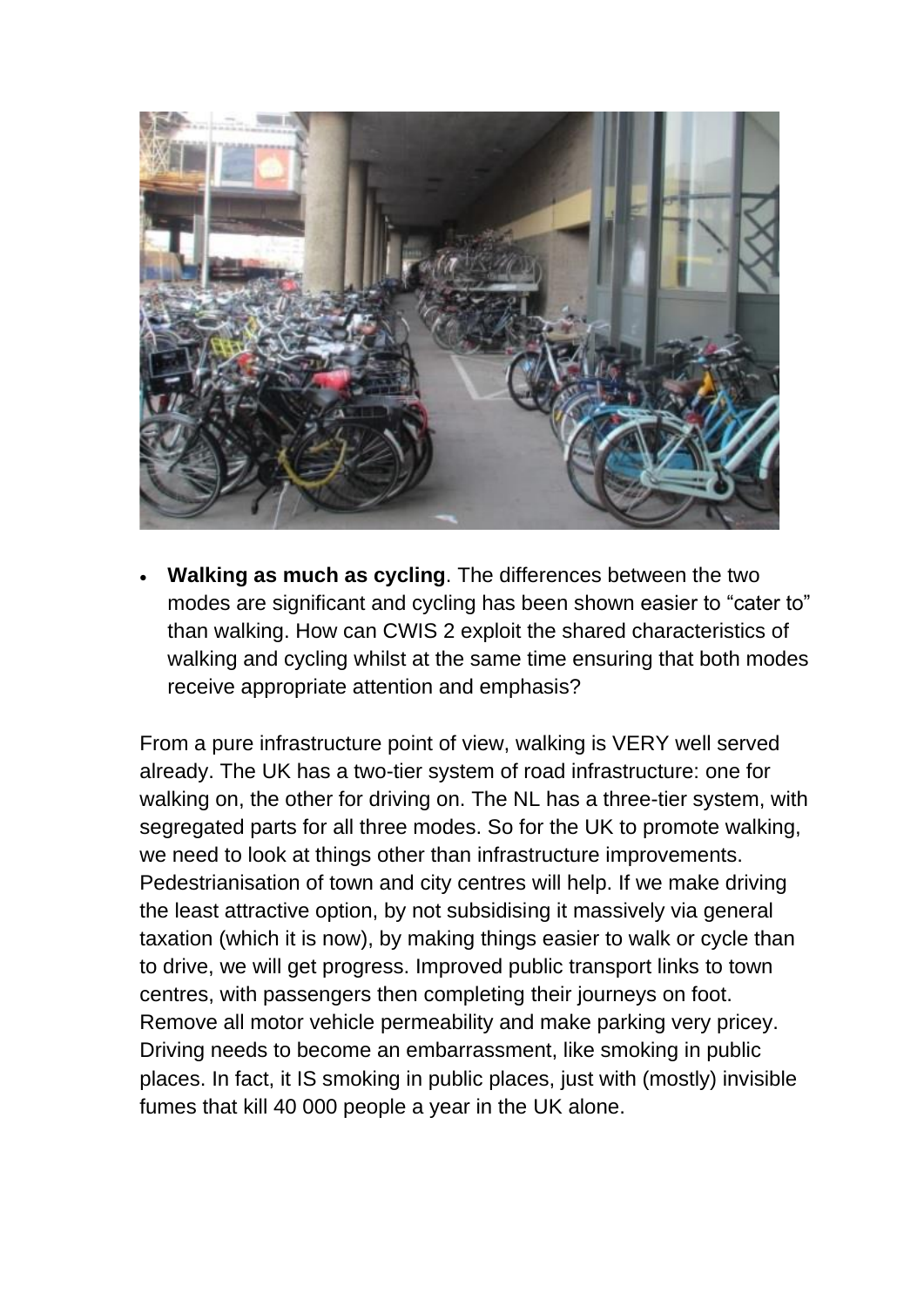• **Levelling up**. How can CWIS 2 assist with the delivery of the levelling-up agenda? In particular, what can be done to correct the pattern that councils with a strong track record in active travel receive disproportionately large shares of the funding?

At the moment, councils that are getting on with active travel get more funding, as they are showing that they're doing the right thing, and so it becomes self-propagating. Those that aren't getting on with it, don't get any funding, and so the story continues. What can be done? This is a difficult one. Perhaps councils lagging should be given minimum targets and dates, to give them the incentive to make a start? Publicise a system that ranks councils on active travel, and gets residents informed about the state of their council's efforts, and involved in putting pressure on their councils to act.

• **Justice and inclusion**. Walking and cycling are the most accessible modes of transport but the profile of those travelling by these modes does not reflect this. How can the priorities of justice and inclusion be "baked in" to CWIS 2?

Oddly, this is something found in even countries with high levels of cycling, like the NL, for example. People in lower socio-economic groups favour owning a car and driving over cycling, while those in higher groups favour cycling. Surveys indicate that it has something to do with the differing perceived status of the two modes. But, to answer the question, perhaps by making walking and cycling the normal, easy, default modes of transport for all shortish trips, the hierarchical view will fade away over a generation. Link this to making driving in urban areas like smoking in public buildings, etc.

• **Decarbonising transport**. Given the extraordinary contribution active travel can make to tackling the climate emergency, how should CWIS 2 be positioned within transport and wider climate policy? More specifically, how should CWIS 2 fit with the anticipated transport decarbonisation plan?

Centrally, is the short answer! This is the only way to decarbonise transport and have all the health benefits of active travel at the same